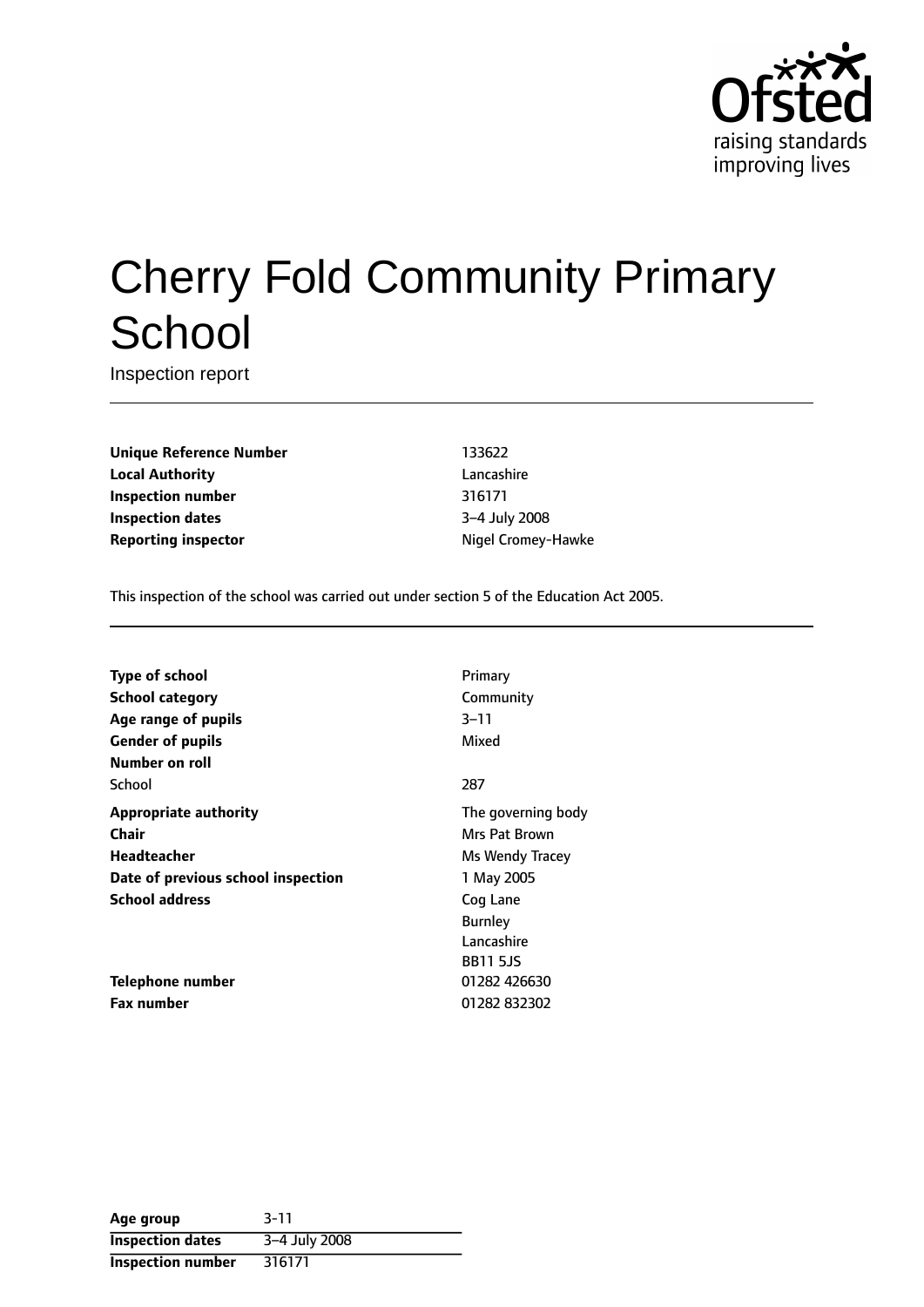.

© Crown copyright 2008

#### Website: www.ofsted.gov.uk

This document may be reproduced in whole or in part for non-commercial educational purposes, provided that the information quoted is reproduced without adaptation and the source and date of publication are stated.

Further copies of this report are obtainable from the school. Under the Education Act 2005, the school must provide a copy of this report free of charge to certain categories of people. A charge not exceeding the full cost of reproduction may be made for any other copies supplied.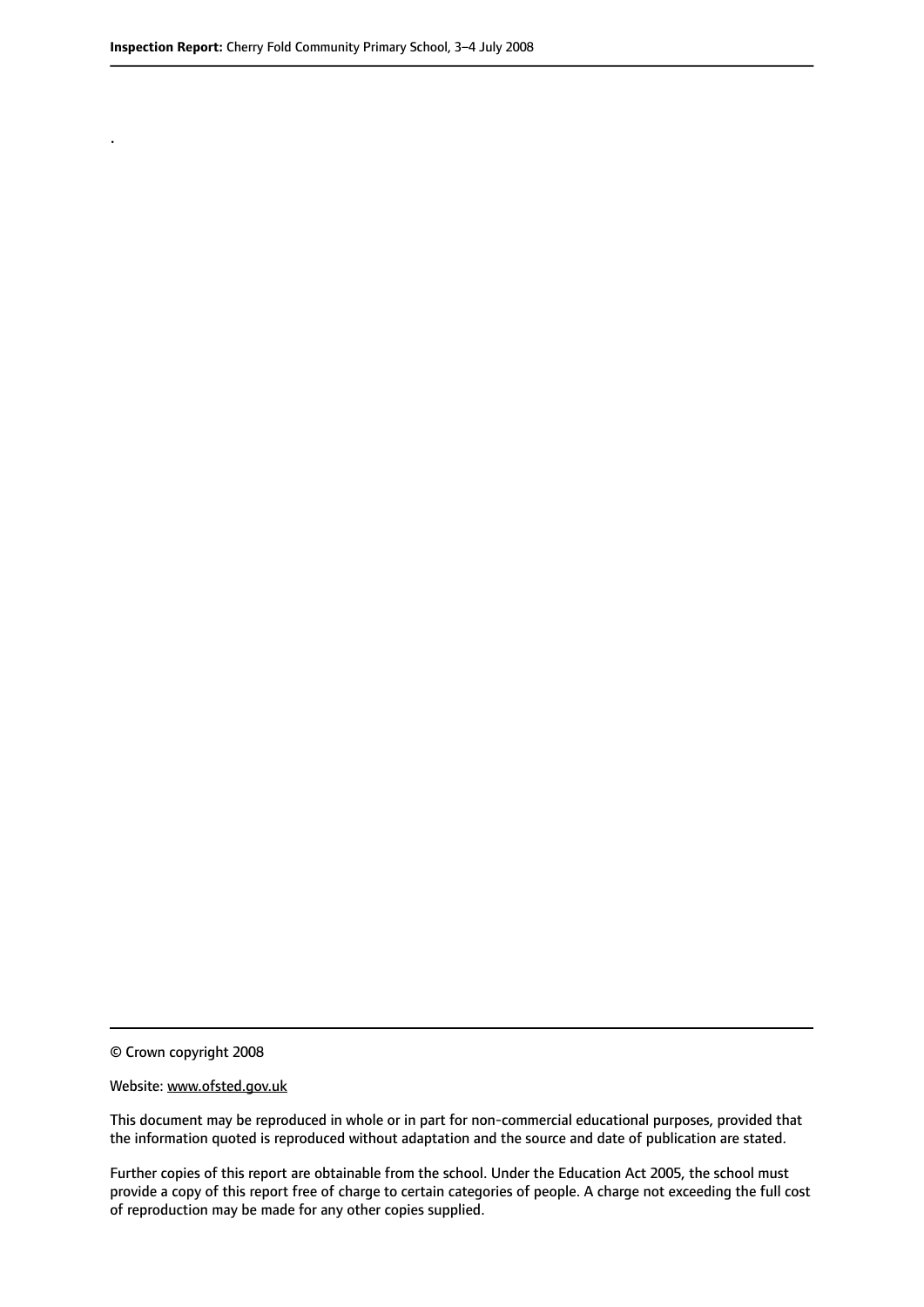# **Introduction**

The inspection was carried out by three Additional Inspectors.

### **Description of the school**

This is a larger than average primary school formed by the merger of four schools four years ago. Most pupils are of White British heritage and very nearly all speak English as their first language. The school serves an area of acute social and economic disadvantage. The proportion of pupils with learning difficulties and/or disabilities is well above the national average, as is the number entitled to free school meals. There are very high levels of pupil movement in and out of school, between joining in Nursery and leaving in Year 6. The school has Healthy Schools status and Activemark awards and operates extended services such as a breakfast club and parenting classes.

#### **Key for inspection grades**

| Grade 1 | Outstanding  |
|---------|--------------|
| Grade 2 | Good         |
| Grade 3 | Satisfactory |
| Grade 4 | Inadequate   |
|         |              |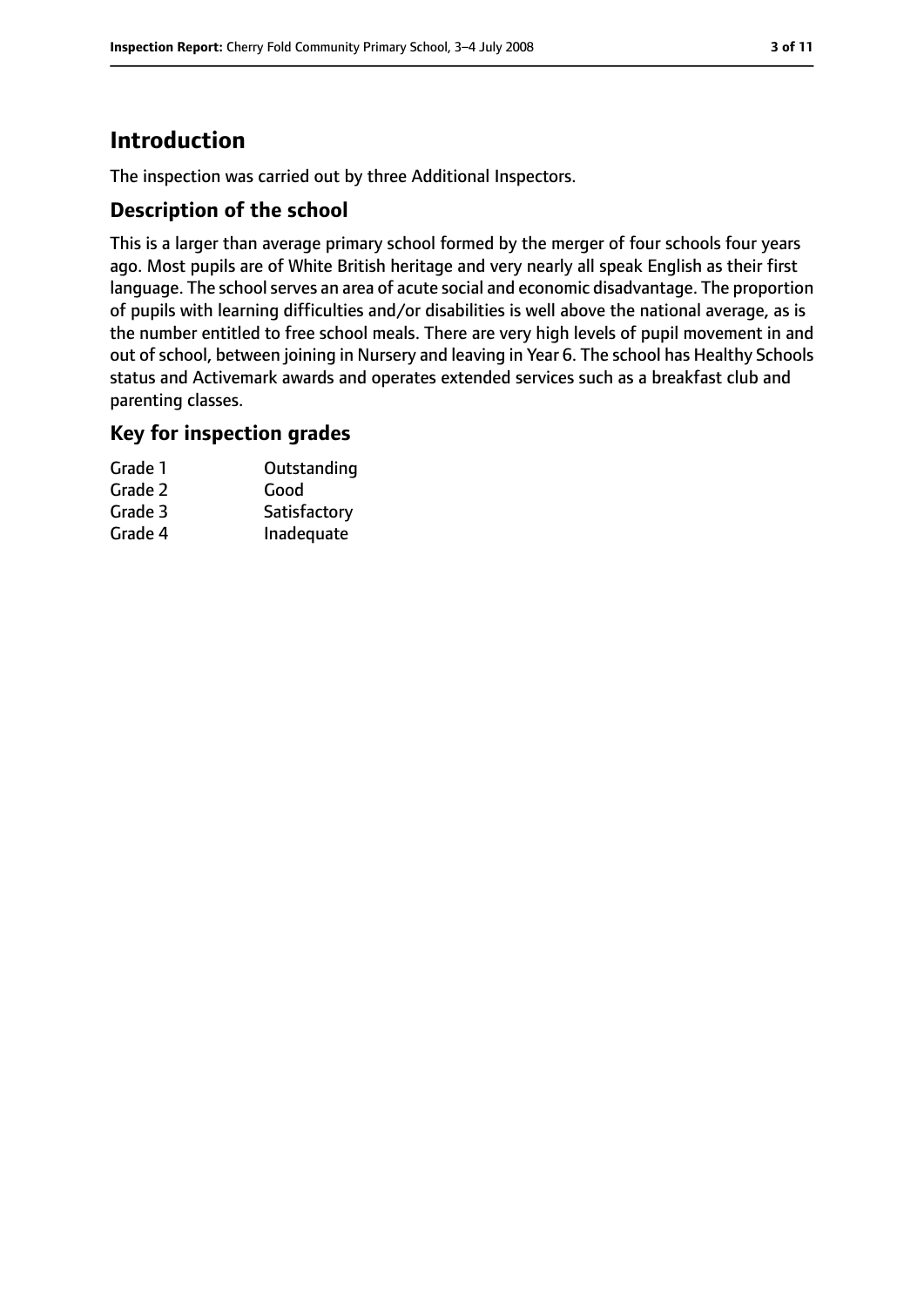# **Overall effectiveness of the school**

#### **Grade: 3**

This is a satisfactory school. It has some good features. In particular, outstanding levels of pastoral care and support for its pupils ensure their personal development is good although the school's academic quidance for pupils is less effective. The parents that returned the survey were fully in support of the way the school is led and managed and one, reflecting a typical view, commented that 'I cannot thank this school enough for what they have done for my girls and myself.'

Children enter the Nursery with knowledge, understanding and skills that are exceptionally low compared to those typical for their age. They make good progress as a result of the good levels of support and teaching in the Foundation Stage but

enter Key Stage 1 with skill levels that are well below those expected at this age. Although pupils make satisfactory progress from Year 1 to Year 6, standards at the end of Key Stage 2 are still well below average in English, mathematics and science. Overall achievement is satisfactory although there are signs of improving progress in lessons and the school's tracking data. Very high numbers of pupils join and leave the school throughout the year and this makes it difficult to sustain pupils' continuity of learning. The very high numbers of pupils with learning difficulties and/or disabilities make satisfactory progress and the school works tirelessly to meet their often complex needs.

The quality of teaching and learning is satisfactory overall, but variable. Some good and outstanding teaching ensures that pupils are interested, engage with carefully chosen and well resourced activities and they are challenged to make progress. Other teaching istoo teacher-led at times and less challenging. Progress in these lessons is satisfactory but slower than in the better lessons. Work is in progress to extend the use of pupils' targets, successfully established in English and mathematics, across other areas of the school. Assessment practices that help pupils to understand what level they are working at and what they need to do in order to make progress, are underdeveloped. As a result, pupils' ability to work independently is sometimes limited.

The curriculum is broad, balanced and available to all. It includes high quality support for literacy and numeracy and a wide range of activities, visits and themed days to help pupils build their understanding of the wider world. These contribute well to their spiritual, social, moral and cultural development. Pupils clearly enjoy their learning at Cherry Fold and feel safe and well supported by the wide range of effective and committed adult helpers. Behaviour is good and attendance has improved dramatically over the last year from low levels, as a result of concerted action by the school and the pupils' positive attitudes to learning.

Leadership and management in the school are satisfactory and have some good features. The headteacher has led the amalgamation of four schools onto one site very well and has successfully overseen the creation of a new identity. She has vision, is inspirational and has built around her a team of staff who are working effectively together within extremely challenging circumstances. The school monitors and evaluates what it is doing well and istaking the right action to make improvements. It has a comprehensive programme for improving the consistency of teaching and learning and is challenged by the well-informed governing body. Although the impact upon standards has been limited, the improved tracking of current pupils confirms that a secure start to the process has begun.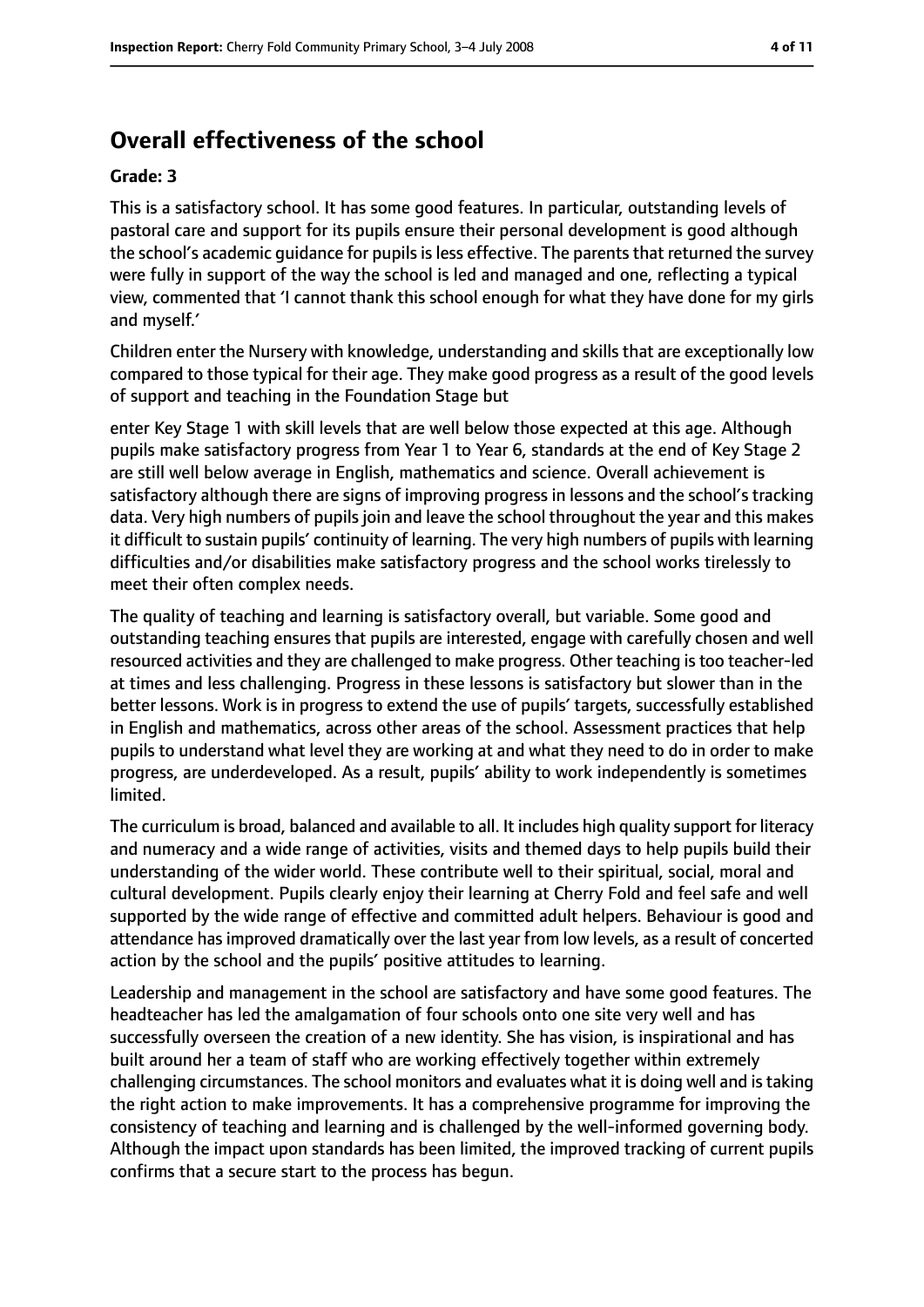## **Effectiveness of the Foundation Stage**

#### **Grade: 2**

Despite good progress being made in the Nursery, children enter the Reception class with skills still well below those typical for this age especially in reading, writing, linking letters and sounds and calculations. The curriculum is organised so that it helps the children develop their literacy, numeracy, personal and social skills. Outdoor learning is effective in supporting and extending children's spontaneous play and physical skills. This good provision and teaching in the Foundation Stage Unit enables all children to make good progress, but the majority still leave the Foundation Stage with skills well below national expectations.

Staff work hard and devote a great deal of their time to helping children to learn in a safe and caring environment. Activities are carefully planned and include a balance between activities led by adults and those chosen by the children. Children approach their activities confidently and enthusiastically. Staff encourage them to take responsibility, for example, by putting out their own drinks and food at lunchtime. The Foundation Stage coordinator leads and manages her team well, has good relations with parents and is well supported by them.

### **What the school should do to improve further**

- Raise achievement and standards in English, mathematics and science.
- Raise the quality of all teaching and learning to that of the best, particularly in relation to the level of challenge for pupils.
- Develop the use of assessment in lessons so that pupils have a better understanding of what they are doing and what they need to do to improve.

A small proportion of the schools whose overall effectiveness is judged satisfactory but which have areas of underperformance will receive a monitoring visit by an Ofsted inspector before their next Section 5 inspection.

# **Achievement and standards**

#### **Grade: 3**

Achievement in the school is satisfactory overall, but standards at the end of Year 6 remain significantly below national averages. From exceptionally low starting points, children make good progress in the Foundation Stage, but their skills are still well below the expected levels by the time they enter Key Stage 1. Pupils make satisfactory overall progress through Key Stages 1 and 2. The recently introduced good assessment and tracking systems confirm that pupils' current achievements and their progress towards their targets are improving. However, the school's results in national tests and assessments are limited by the high numbers of pupils joining and leaving the school, often with gaps in their prior learning. The school also has a very high proportion of pupils with learning difficulties and/or disabilities. Although these pupils are cared for and supported very well, making satisfactory progress, their standards of attainment are often low.

## **Personal development and well-being**

#### **Grade: 2**

Pupils say that they really enjoy school and the vast majority of parents who returned the inspection questionnaire indicated their agreement with this sentiment. Pupils' descriptions of life at the school include 'kind teachers', 'friendly children' and 'enjoyable playtime'. Pupils'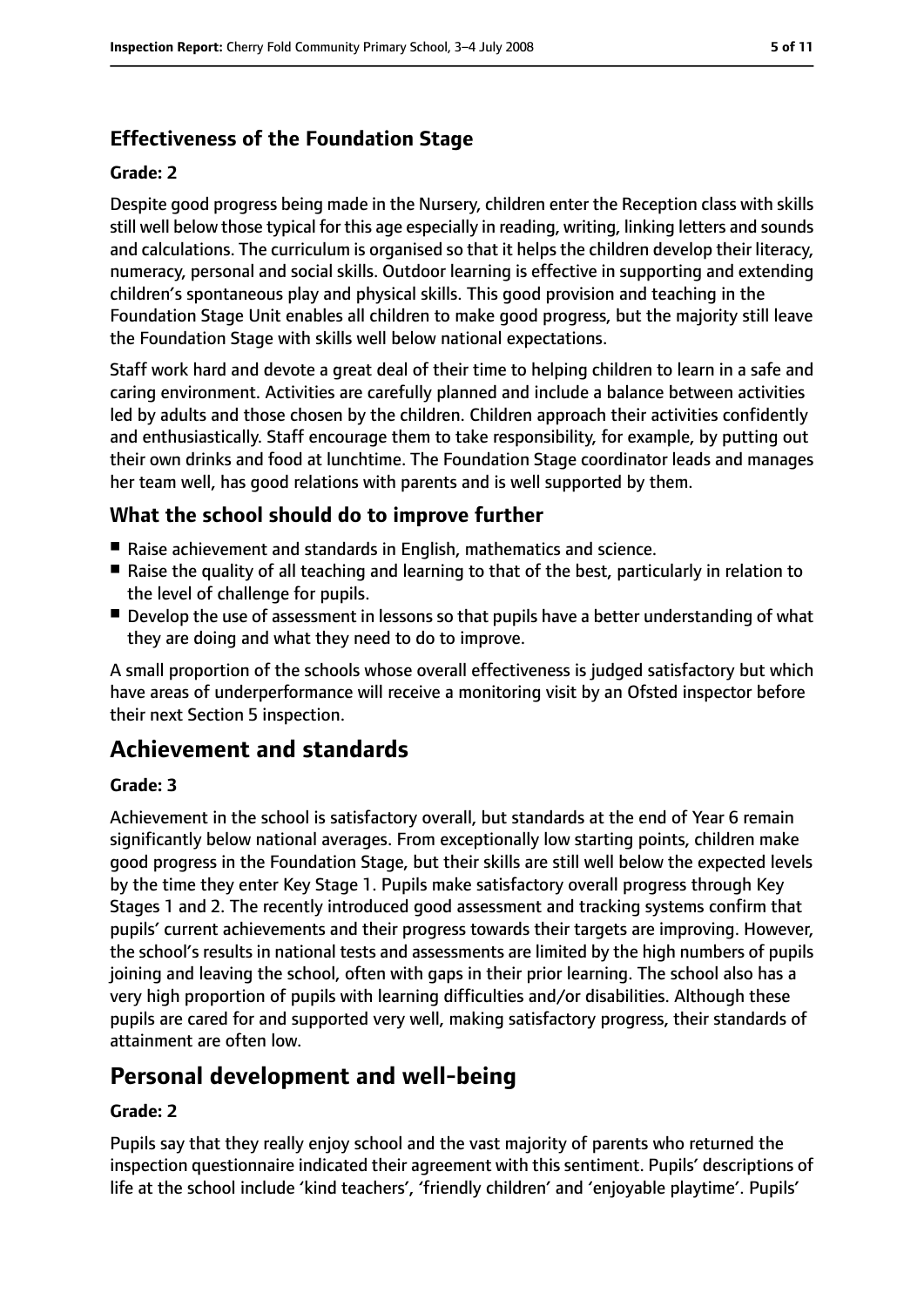attendance has improved dramatically over the past year, due to a major drive by the school to raise the profile with both children and parents. Attendance is now satisfactory. Pupils' attitudes and behaviour in classrooms and around the school are good, although in some less effective lessons they occasionally lose concentration and progress slows. Members of the school council take their responsibilities very seriously and they enjoy the challenge of writing termly progress reports to, and having coffee breaks with, the governing body. Pupils clearly enjoy the energetic 'wake up, shake up' routine to music which was observed in a Year 3 classroom, and which is being extended to the rest of the school.

Pupils' spiritual, moral, social and cultural development is good. It is enhanced by well-planned and themed assemblies and a range of personal, health and social education lessons, in addition to other subjects of the curriculum. The school makes good use of the local and wider environment to allow children to learn about their own and other cultures, and to develop healthy lifestyles by, for example, being members of BUFFALO - Burnley Food & Fitness Aimed at Lowering Obesity.

# **Quality of provision**

## **Teaching and learning**

#### **Grade: 3**

Teaching is satisfactory overall, but with wide variations in quality. In the best lessons, good and some outstanding teaching ensures that good progress is made by pupils, often from very low starting points. Good use is made of questioning and there are high levels of support from the teachers and other adults in the classroom. In such lessons, challenging objectives and activities are well matched to pupils' needs and they clearly enjoy their learning. In other lessons, although teaching is satisfactory, progress is not as rapid. Not enough challenge, too much teacher talk and limited activities mean that the pupils' interest is not consistently engaged and their needs are not so effectively met. Behaviour, however, is good in most lessons and aids learning. The school evaluates its teaching well and this is leading to better approaches. Extensive work has been carried out in the last year to use assessment to guide planning and provide targets for pupils in English and mathematics. Although marking still varies in quality, there are early signs that the use of assessment is having successes in improving pupils' achievement. Learners with difficulties and/or disabilities are well supported through the high quality care systems that the school has in place.

## **Curriculum and other activities**

#### **Grade: 2**

The curriculum makes good provision for pupils' personal development and well-being. It fully meets national requirements and, in response to local needs, has a strong emphasis upon healthy living. In response to the very low standards, there is a comprehensive programme of support for pupils' key skills. Some features of the interventions to support reading and writing are outstanding and are showing better achievement for these pupils. As a result, all learners, including those with difficulties and/or disabilities, are able to access a broad and balanced curriculum, including French. The staff have worked hard to create a stimulating learning environment for pupils, particularly with classroom displays, resources and a wide range of visits, visitors, themed learning days and extra activities. As a result, pupils rightly take great pride in their school. Interactive whiteboards are used effectively in classrooms to bring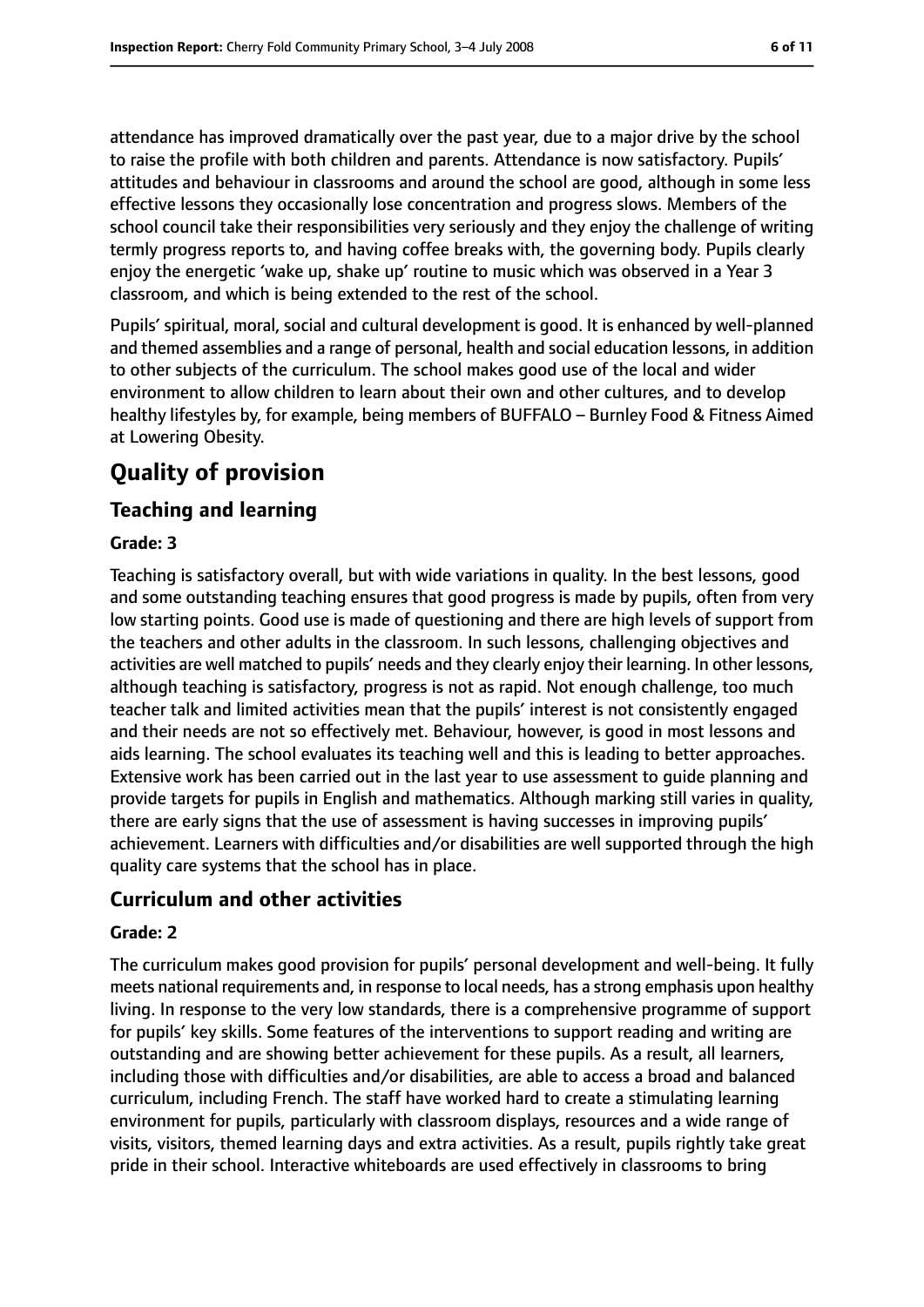interesting resources into the learning. The use of computers by pupils is satisfactory but being developed.

#### **Care, guidance and support**

#### **Grade: 2**

Care, guidance and support are good. Child protection arrangements meet requirements and health and safety procedures are in place, including the risk assessments for school visits and premises. A strong aspect of the school's provision is high quality pastoral care and support in which pupils feel safe, highly valued and well looked after. It contributes to pupils' good attitudes to school, their improved attendance and their good behaviour. Pupils with learning difficulties and those with physical disabilities are very effectively supported and are fully included in school life. Individual education plans are tailored well to pupils' needs and reviewed regularly. The school also works especially well with partners and other agencies to support the often complex needs of pupils. The arrangements for pupils' academic guidance are not as strong. An improved assessment system is giving a clearer view of how well pupils are doing and is guiding teachers' planning. Targets have begun to be used in English and mathematics to help raise pupils' expectations and the satisfactory academic guidance is now being developed to enable them to work more independently. However, teachers do not consistently make full use of the information they have to point out what pupils need to do next to reach higher levels.

## **Leadership and management**

#### **Grade: 3**

The leadership and management of the school are satisfactory, with good elements. The headteacher has worked tirelessly to build a caring and inclusive schoolsince the amalgamation onto one site four years ago. She has created a highly committed and hard working team of staff who respond well to the many and often complex needs of the pupils. The school is a lively and happy place in which to learn and the vast majority of parents are highly supportive of the way it is led and managed. The governing body recognise the context within which the school operates and support it well, but they also provide challenge concerning standards. The school's self-evaluation is robust, is shared with all staff and governors and is becoming increasingly effective. It knows what it has to do and has a detailed improvement plan for teaching and learning, which is beginning to see improvements in lessons. It is developing the roles of subject leaders in the use of assessment data to tackle underachievement in lessons. However, such strategies are at an early stage and, although there are improvements in pupils' progress, the impact on standardsis not yet discernible. The significant budget deficit has been recovered and effective steps to promote improvement have been taken since the last inspection. The school has a satisfactory capacity to improve.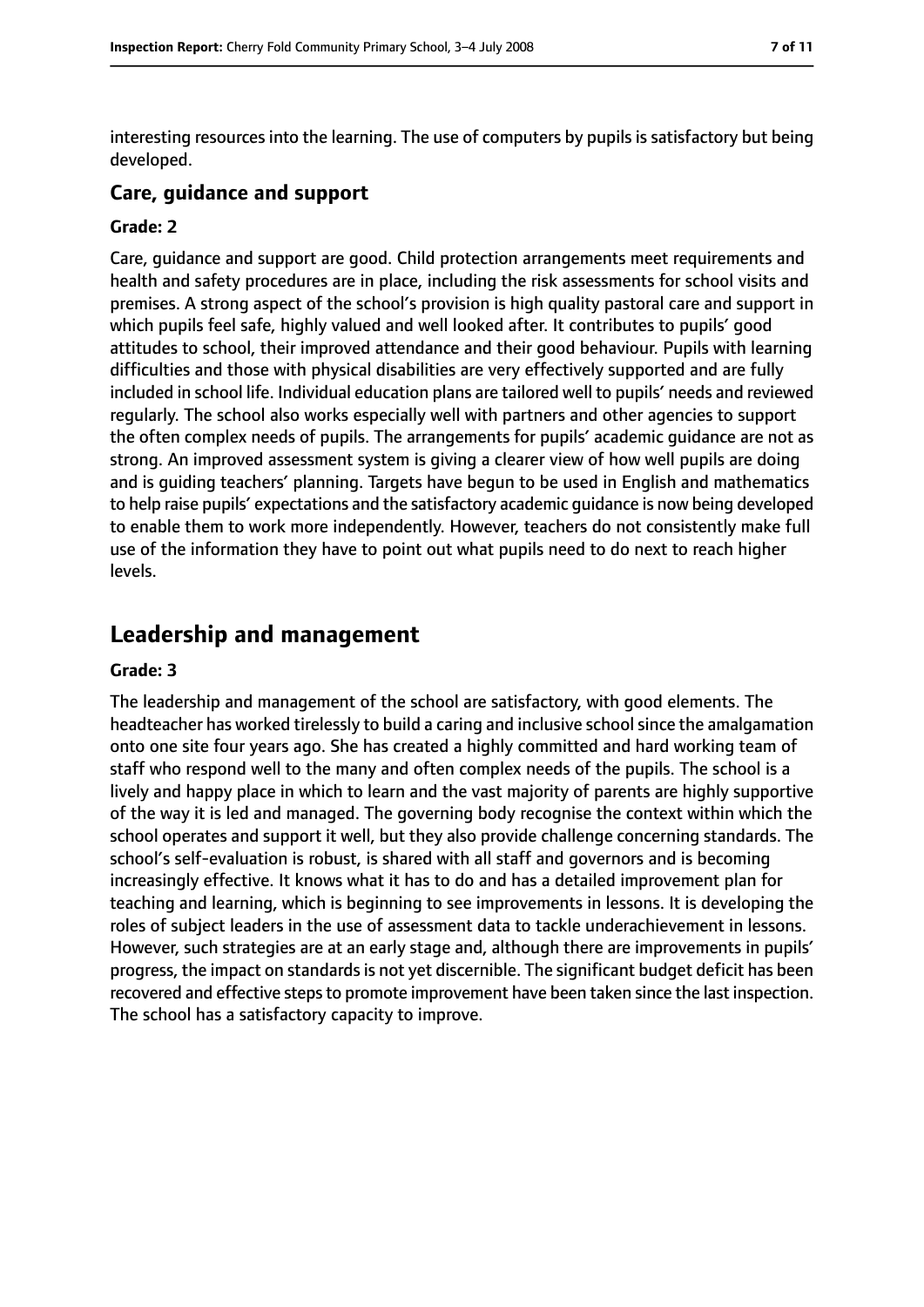**Any complaints about the inspection or the report should be made following the procedures set out in the guidance 'Complaints about school inspection', which is available from Ofsted's website: www.ofsted.gov.uk.**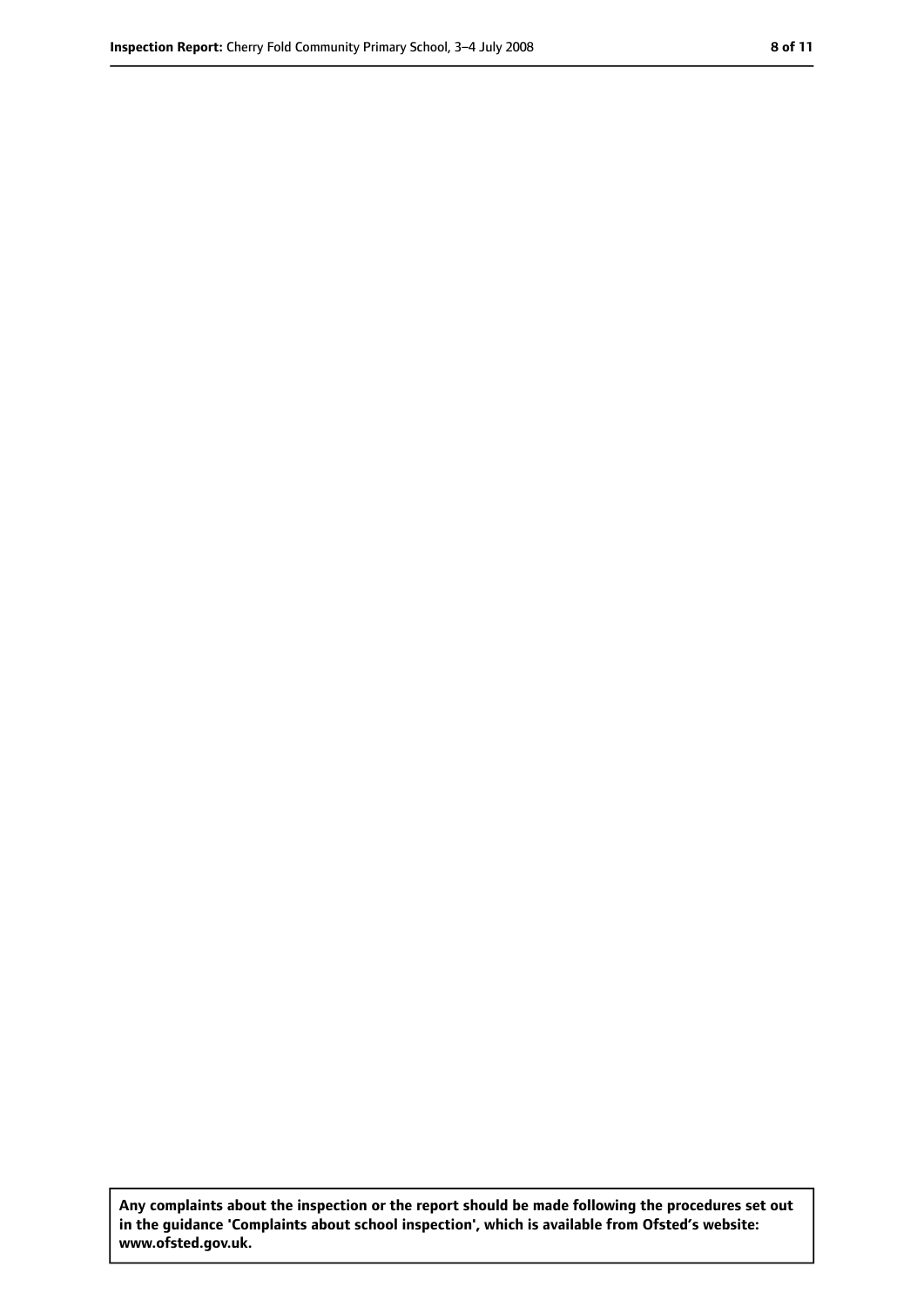# **Inspection judgements**

| $^{\backprime}$ Key to judgements: grade 1 is outstanding, grade 2 good, grade 3 satisfactory, and | <b>School</b>  |
|----------------------------------------------------------------------------------------------------|----------------|
| arade 4 inadeguate                                                                                 | <b>Overall</b> |

## **Overall effectiveness**

| How effective, efficient and inclusive is the provision of education, integrated<br>care and any extended services in meeting the needs of learners? |     |
|------------------------------------------------------------------------------------------------------------------------------------------------------|-----|
| Effective steps have been taken to promote improvement since the last<br>inspection                                                                  | Yes |
| How well does the school work in partnership with others to promote learners'<br>well-being?                                                         |     |
| The effectiveness of the Foundation Stage                                                                                                            |     |
| The capacity to make any necessary improvements                                                                                                      |     |

### **Achievement and standards**

| How well do learners achieve?                                                                               |  |
|-------------------------------------------------------------------------------------------------------------|--|
| The standards <sup>1</sup> reached by learners                                                              |  |
| How well learners make progress, taking account of any significant variations between<br>groups of learners |  |
| How well learners with learning difficulties and disabilities make progress                                 |  |

## **Personal development and well-being**

| How good is the overall personal development and well-being of the<br>learners?                                  |  |
|------------------------------------------------------------------------------------------------------------------|--|
| The extent of learners' spiritual, moral, social and cultural development                                        |  |
| The extent to which learners adopt healthy lifestyles                                                            |  |
| The extent to which learners adopt safe practices                                                                |  |
| How well learners enjoy their education                                                                          |  |
| The attendance of learners                                                                                       |  |
| The behaviour of learners                                                                                        |  |
| The extent to which learners make a positive contribution to the community                                       |  |
| How well learners develop workplace and other skills that will contribute to<br>their future economic well-being |  |

## **The quality of provision**

| How effective are teaching and learning in meeting the full range of the<br>learners' needs?          |  |
|-------------------------------------------------------------------------------------------------------|--|
| How well do the curriculum and other activities meet the range of needs<br>and interests of learners? |  |
| How well are learners cared for, guided and supported?                                                |  |

#### **Annex A**

 $^1$  Grade 1 - Exceptionally and consistently high; Grade 2 - Generally above average with none significantly below average; Grade 3 - Broadly average to below average; Grade 4 - Exceptionally low.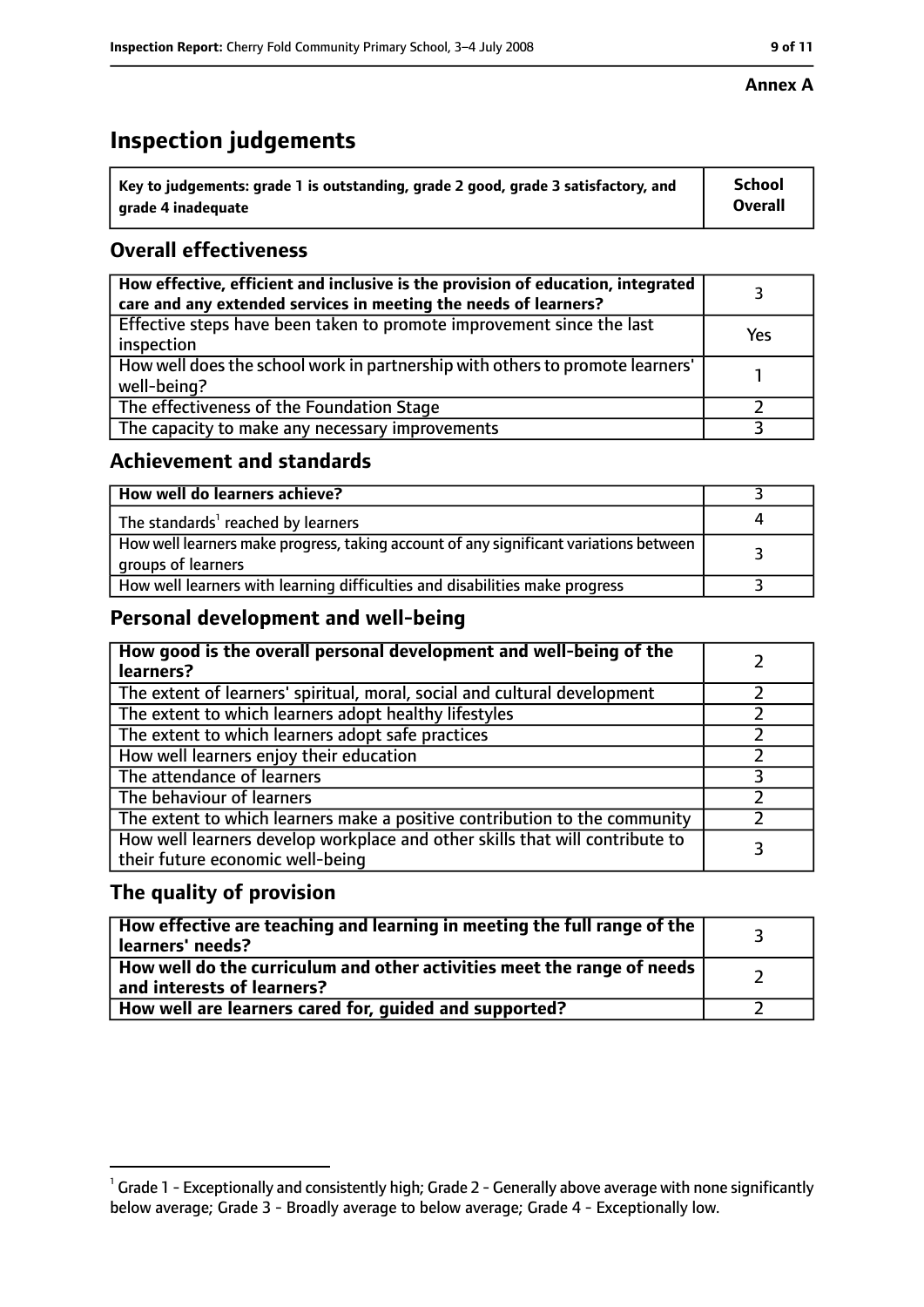#### **Annex A**

# **Leadership and management**

| How effective are leadership and management in raising achievement<br>and supporting all learners?                                              | 3         |
|-------------------------------------------------------------------------------------------------------------------------------------------------|-----------|
| How effectively leaders and managers at all levels set clear direction leading<br>to improvement and promote high quality of care and education |           |
| How effectively leaders and managers use challenging targets to raise standards                                                                 | 3         |
| The effectiveness of the school's self-evaluation                                                                                               |           |
| How well equality of opportunity is promoted and discrimination tackled so<br>that all learners achieve as well as they can                     | 3         |
| How effectively and efficiently resources, including staff, are deployed to<br>achieve value for money                                          | 3         |
| The extent to which governors and other supervisory boards discharge their<br>responsibilities                                                  | 3         |
| Do procedures for safequarding learners meet current government<br>requirements?                                                                | Yes       |
| Does this school require special measures?                                                                                                      | <b>No</b> |
| Does this school require a notice to improve?                                                                                                   | No        |